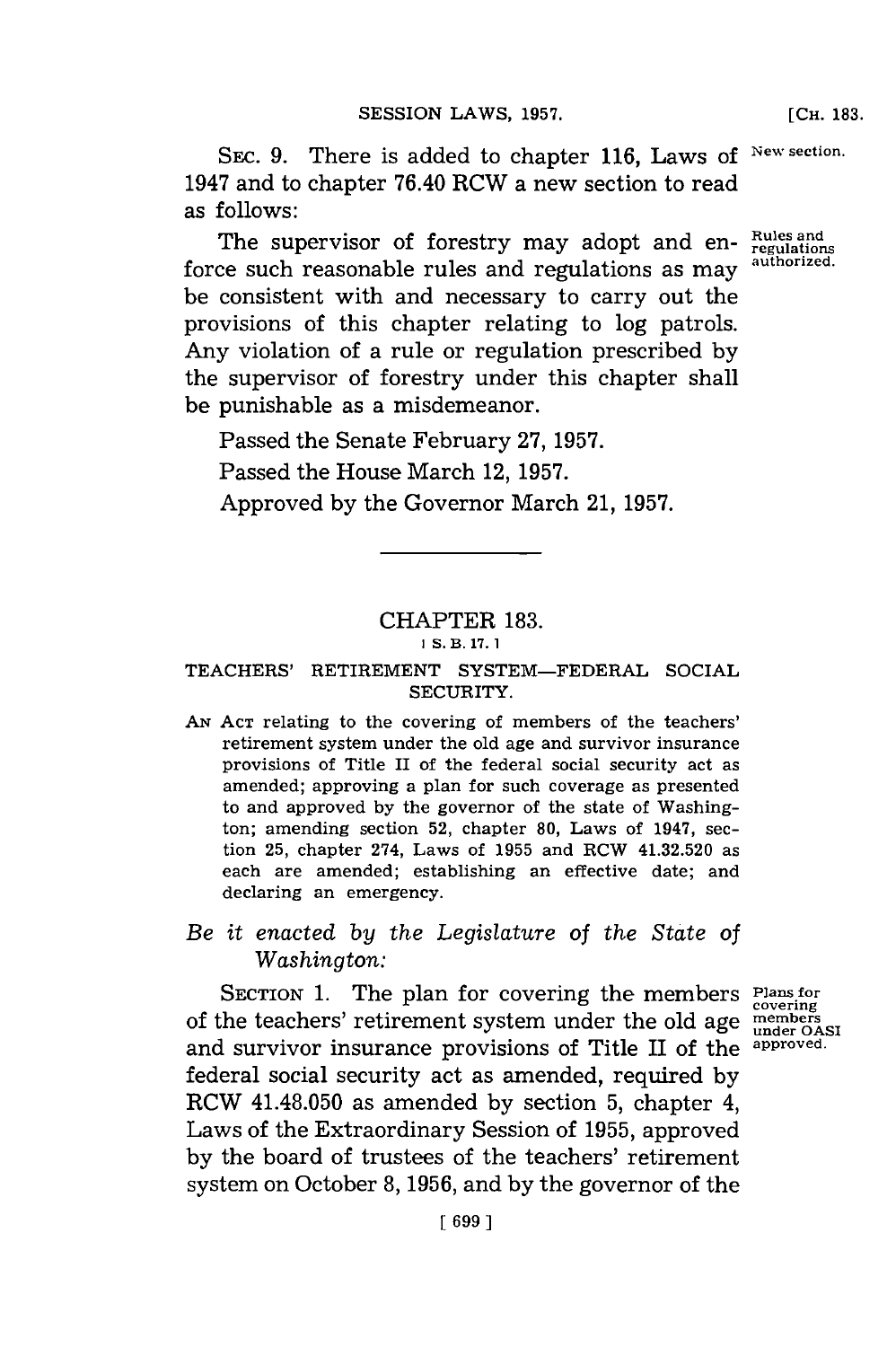CH. 183.] **SESSION LAWS, 1957.** 

Teachers'<br>retirement.  $\mathbf{a}$ .

**retirement.** state of Washington on November **19, 1956,** is hereby

**Terms and SEC. 2. The terms and provisions of the plan and plant** plant plant plant plant plant plant plant plant

**(1)** Each political subdivision of the state employing members of the teachers' retirement system and the members of the teachers' retirement system, after the approval of this plan **by** the legislature, and **by** the eligible employees through a referendum as provided in RCW 41.48.030 **(3)** and (4), shall be deemed to have accepted and agreed to be bound **by** the following terms and conditions in consideration of extension of the existing agreement between the secretary of health, education and welfare and the governor to make the protection of the federal old age and survivors insurance program available and applicable to such employees.

**Definitions.** (2) As used in this plan the terms quoted below shall have the meanings assigned thereto in this section.

**"Political sub-** "Political subdivision" means any political sub- **division."** division, or instrumentality of one or more subdivisions, or proprietary enterprise acquired, purchased or originated **by** one or more such subdivisions after December, **1950,** which employs members of the teachers' retirement system. The state, its agencies, instrumentalities and institutions of higher learning shall be grouped and considered as a single political subdivision.

**"'Employee."** "Employee" means any person who is a member of the teachers' retirement system and is employed **by** a political subdivision.

**"Wages."** "Wages" shall have the meaning given in RCW 41.48.020 **(1)** and section **209** of the social security act (42 **U. S. C. A.** Sec. 409).

"State" where not otherwise clearly indicated **by** the context, means the commissioner of employment security or other officer designated **by** the governor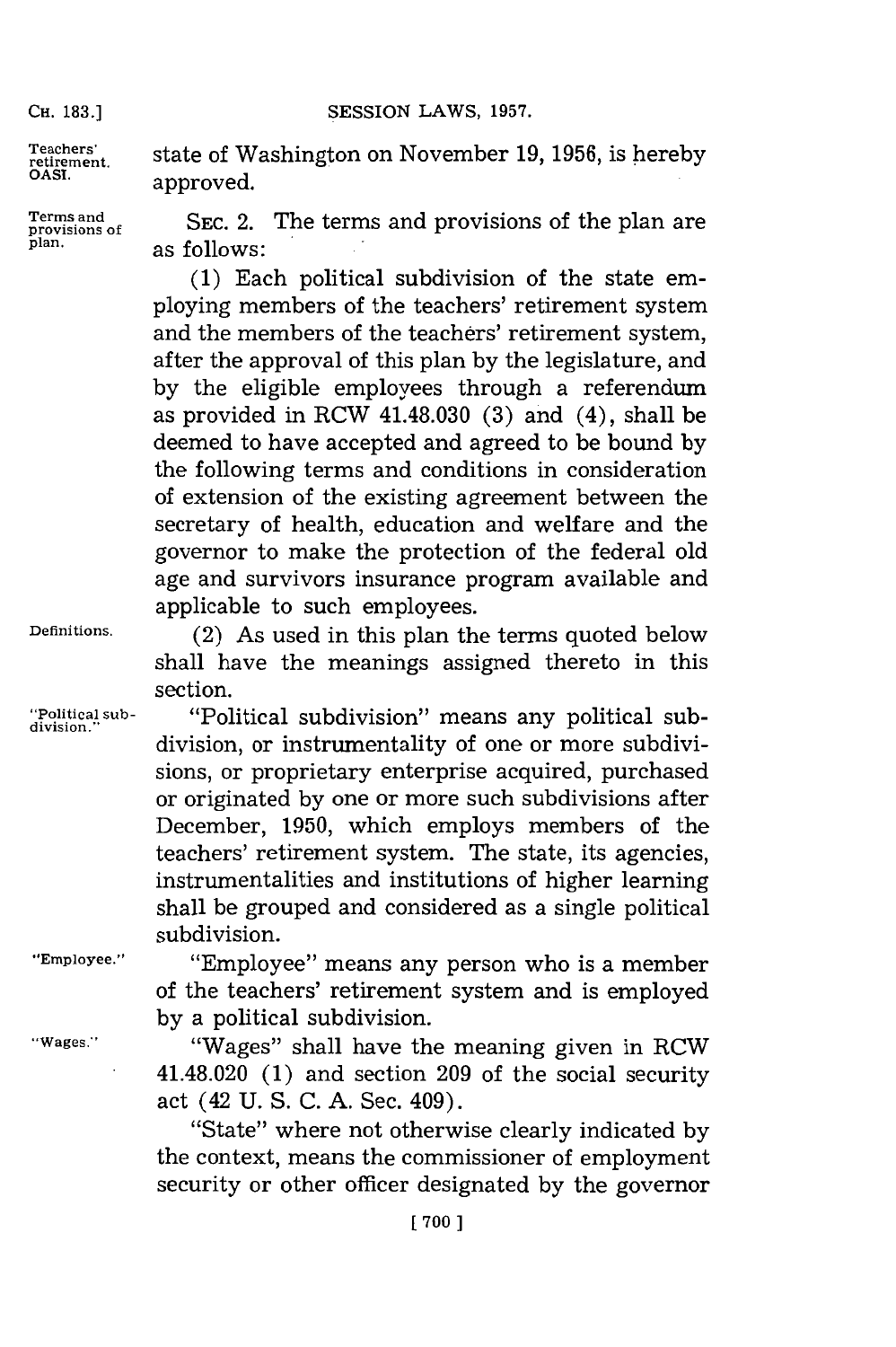to administer the plan at the state level for all par- **Trms and** ticipating. political subdivisions, **of plan.**

**(3)** The terms and conditions of this plan are intended and shall be construed to be in conformity with the requirements of the federal social security act as amended and with the requirements of chapter 41.48 RCW, and particularly RCW 41.48.050, as amended **by** chapter 4, Laws of **1955** extraordinary session.

(4) The rights and benefits accruing to employees from membership in the teachers' retirement system shall in no way be altered or impaired **by** this plan or **by** the additional and supplementary OASI coverage which such employees may receive hereunder, other than the elimination of **(1),** (2) and **(3)** of section **52,** chapter **80,** Laws of 1947 and RCW 41.32.520 as each are amended, with the exception of that part of **(1)** which permits a widow or dependent widower without a child or children under age eighteen to receive a monthly payment of fifty dollars at age fifty, provided that the member had fifteen or more years of Washington membership service credit at date of death.

**(5)** There shall be no additional cost to or involvement of the state or a political subdivision with respect to OASI coverage of members of the teachers' retirement system until this plan has been approved **by** the legislature.

**(6)** Each employee to whom OASI coverage is made applicable under this plan pursuant to an extension or modification under RCW 41.48.030 of the existing agreement between the secretary of health, education and welfare and the governor shall be required to pay into the OASI contribution fund established **by** RCW 41.48.060 during the period of such coverage contributions with respect to his wages in an amount equal to the employee tax imposed **by** the federal insurance contributions act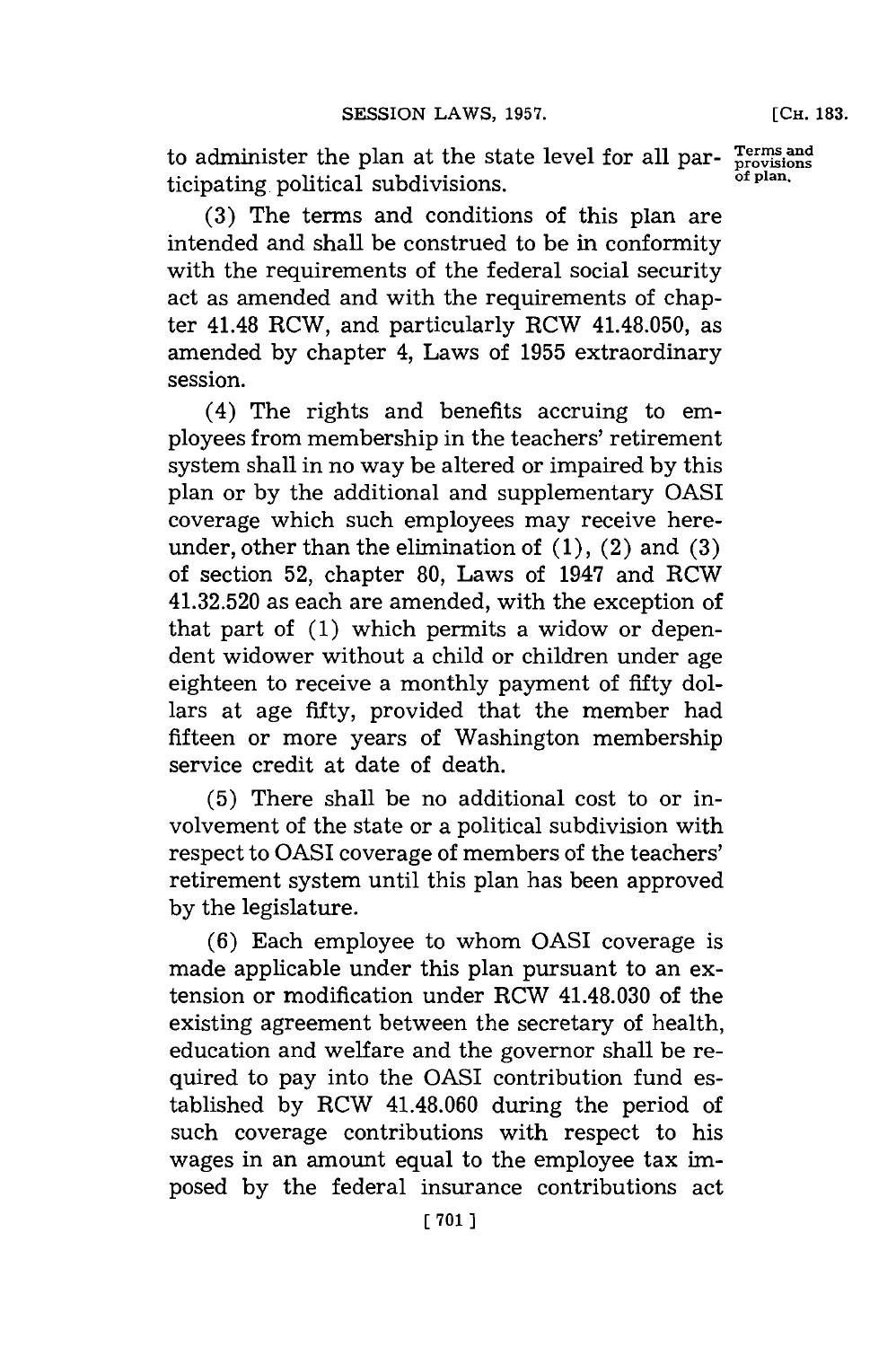**CH. 183.]**

**Teachers' retirement.**<br>OASI. Terms<br>and provision:<br>of plan.

(section **3101,** Internal Revenue Code of 1954), in consideration of the employee's retention in service **by** the political subdivision. The subdivision shall withhold such contributions from the wages paid to the employee; and shall remit the contributions so withheld in each calendar quarter to the state for deposit in the contribution fund not later than the twentieth calendar day of the month following that quarter.

**(7)** Each political subdivision shall pay into the contribution fund with respect to the wages of its employees during the period of their QASI coverage pursuant to this plan contributions in an amount equal to the employer tax imposed **by** the federal insurance contributions act (section **3111,** Internal Revenue Code of 1954), from the fund of the subdivision from which such employees' wages are paid. The subdivision shall remit such contributions to the state for deposit in the contribution fund on a quarterly basis, not later than the twentieth calendar day of the month following each calendar quarter.

**(8)** If any political subdivision other than that comprising the state, its agencies, instrumentalities and institutions of higher learning fails to remit as provided herein employer contributions or employee contributions, or any part of either, such delinquent contributions may be recovered with interest at the rate of six percent per annum **by** action in a court of competent jurisdiction against the political subdivision; or such delinquent contributions may at the request of the governor be deducted from any moneys payable to such subdivision **by** the state.

**(9)** Each political subdivision shall be charged with a share of the cost of administration of this plan **by** the state, to be computed as that proportion of the overall cost of administration which its total annual contributions bear to the total annual contributions paid **by** all subdivisions on behalf of employees coy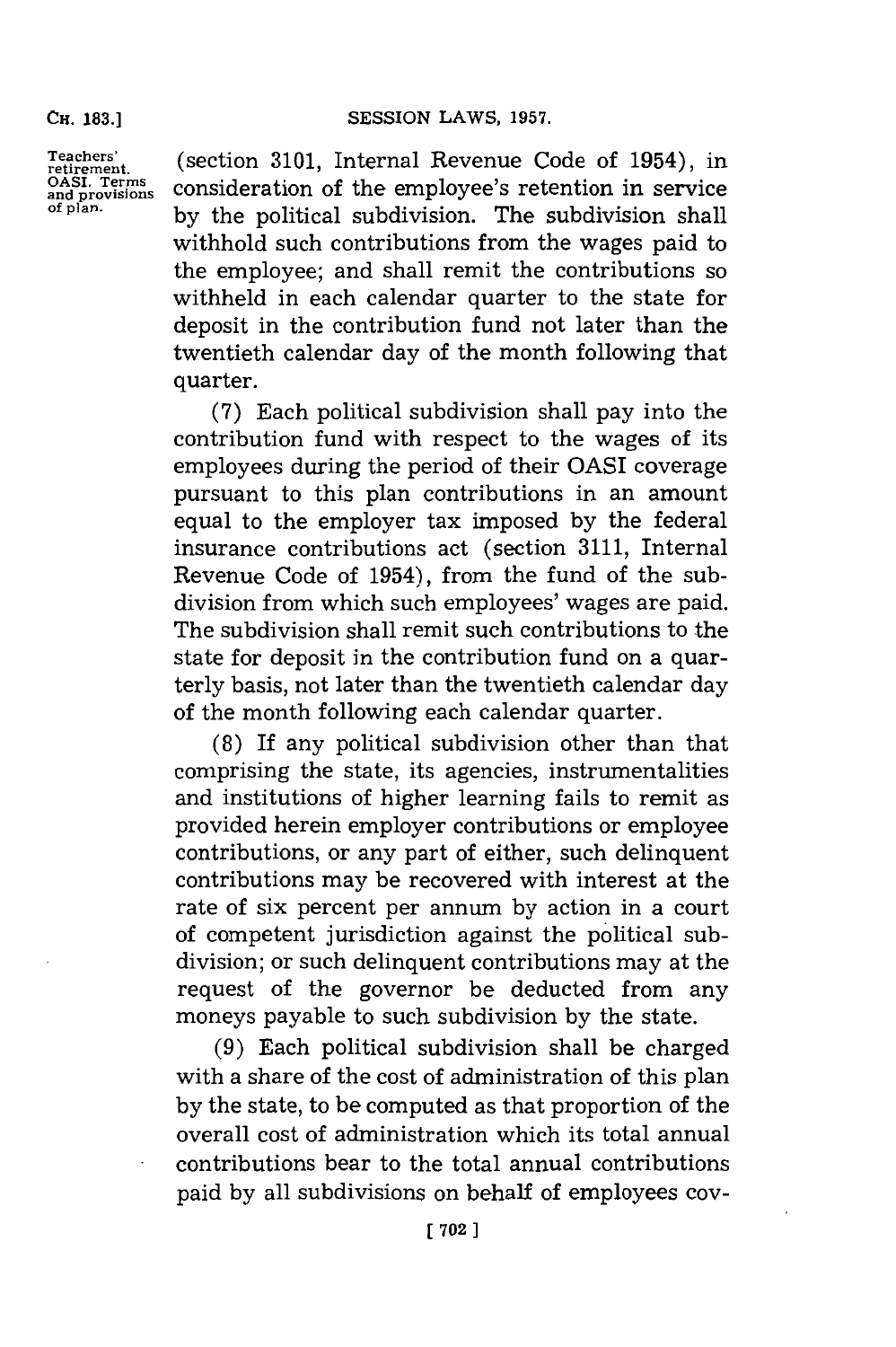ered **by** the plan. The state shall compute the share of cost allocable to each subdivision and bill the subdivision therefor at the end of each fiscal year. The subdivision shall within ninety days thereafter remit its share of the cost to the state for deposit in the general fund of the state.

**(10)** Each political subdivision shall submit to the state, through the employment security department, P. **0.** Box **367,** Olympia, Washington, or such other officer or agency as the governor may subsequently designate, on forms furnished **by** the state, not later than the twentieth calendar day of the month following the end of each calendar quarter, the following information:

- **A.** the social security account number of each employee;
- B. the name of each employee;
- **C.** the amount of wages subject to contributions as required hereunder paid to each employee during the quarter;
- **D.** the total amount of wages subject to contributions paid to all employees during the quarter;
- **E.** the total amount of employee contributions withheld and remitted for the quarter; and
- F. the total amount of employer contributions paid **by** the subdivision for the quarter.

**(11)** Each political subdivision shall furnish in the same manner as provided in subsection **(10),** upon reasonable notice, such other and further reports or information as the governor may from time to time require. Each subdivision shall comply with such requirements as the secretary of health, education and welfare or the governor may from time to time establish with respect to any or all of the reports or information which are or may be provided for under subsection **(10)** or this subsection in order to assure the correctness and verification thereof.

**Teachers' retirement. QASI. Terms and provisions of plan.**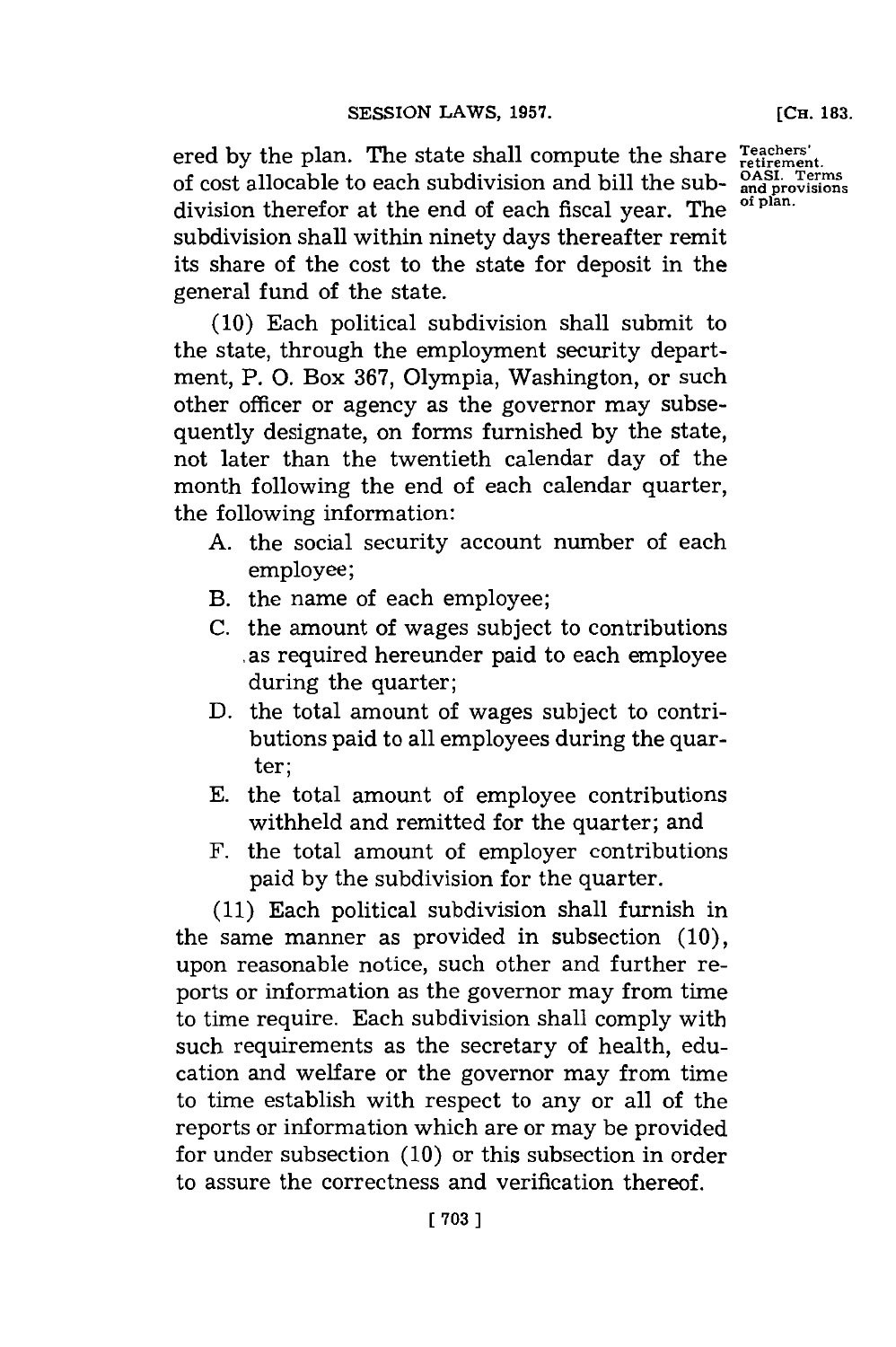**CH. 183.]**

**Teachers' retirement. OASI. Terms and provisions of plan.**

(12) The governing **body** of each political subdivision shall designate an officer of the subdivision to administer such accounting, reporting and other functions as will be required for the effective operation of this plan within the subdivision, as provided herein. The commissioner of employment security or such other officer as the governor may designate, shall perform or supervise those functions with respect to employees of the subdivision comprising the state, its agencies, instrumentalities and institutions of higher learning; and shall serve as the representative of the participating political subdivisions in the administration of this plan with the secretary of health, education and welfare.

**(13)** The legislature shall designate the first day of any month beginning with January, **1956,** as the effective date of OASI coverage for such employees, except that after January **1, 1958,** the effective date may not be prior to the first day of the current year.

The employer's contribution for any retroactive coverage shall be transferred **by** the board of trustees from the teachers' retirement pension reserve fund to the official designated **by** the governor to administer the plan at the state level.

Each employee's contribution for any retroactive coverage shall be transferred **by** the board of trustees from his accumulated contributions in the teachers' retirement fund, to the official designated above. Each employee, if he so desires, may, within one year from the date of transfer, reimburse his accumulated contributions for the amount so transferred.

(14) The governor may terminate the operation of this plan in its entirety with respect to any political subdivision, in his discretion, if he finds that the subdivision has failed to comply substantially with any requirement or provision of this plan. The plan shall not be so terminated until reasonable notice and opportunity for hearing thereon have been given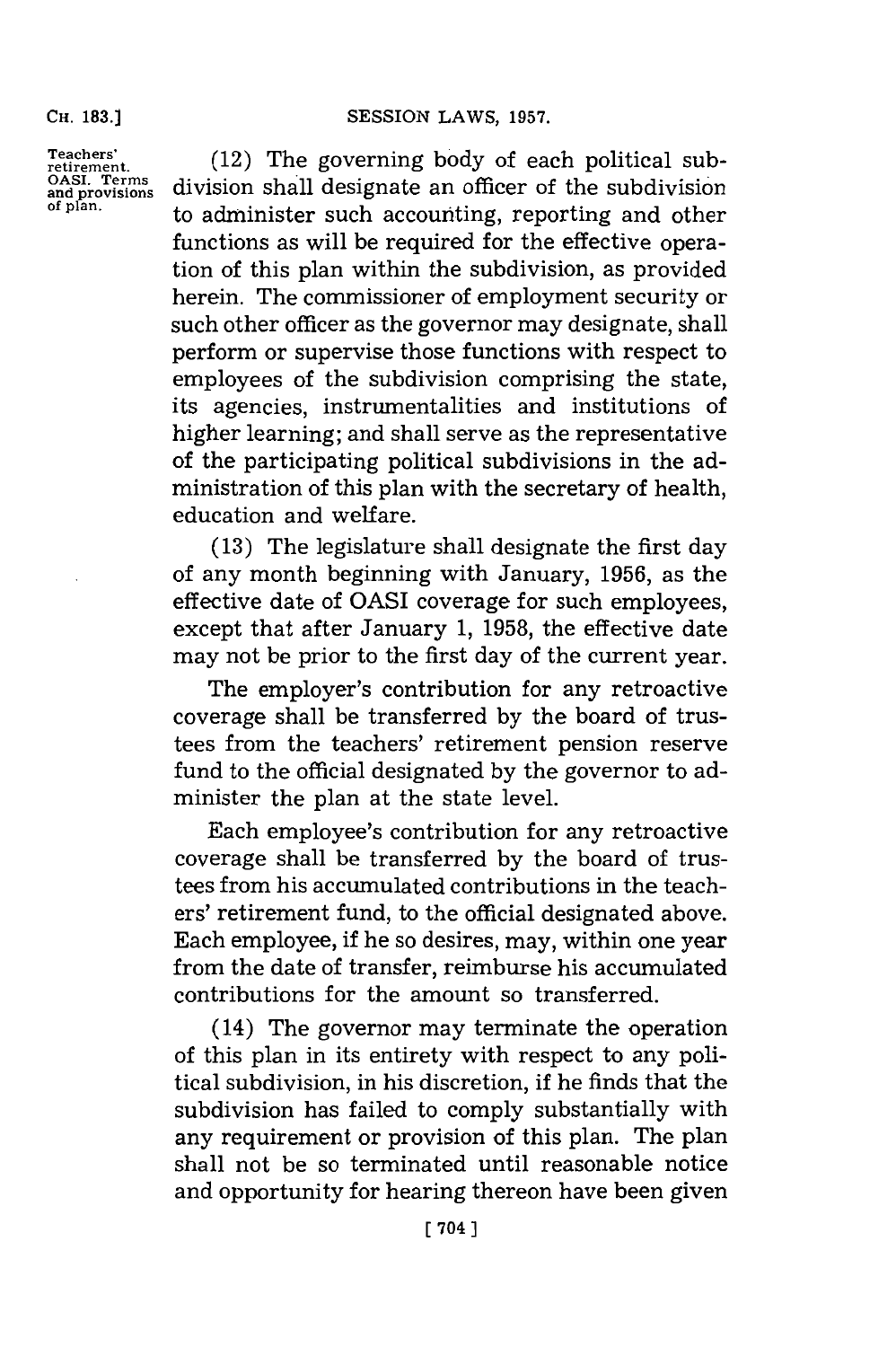to the subdivision under such conditions, consistent with the provisions of the social security act, as shall have been established in regulations **by** the governor.

SEc. **3.** Section **25,** chapter 274, Laws of **1955** and **RCW 41-32.520 amended.** RCW 41.32.520 are each amended to read as follows:

Upon receipt of proper proofs of death of any  $P_{\text{death}}$ member before retirement or before the first install- retirement. ment of his retirement allowance shall become dlue his accumulated contributions shall be paid to his estate or to such persons as he shall have nominated **by** written designation duly executed and filed with the board of trustees. If a member had established five or more years of Washington membership service credit and was in active service or receiving or entitled to receive temporary disability payments at the time of his death, the named beneficiary if otherwise eligible may elect, in lieu of a cash refund, the following survivor benefit plan:

**(1) A** widow or dependent widower without a child or children under eighteen years of age may elect a monthly payment of fifty dollars to become effective at age fifty, provided the member had **fif**teen or more years of Washington membership service credit.

(2) If the member was eligible for retirement the named beneficiary, if the surviving spouse or a dependent, may elect to receive a retirement allowance under Option 2. This election shall also be available to the spouse or a dependent of a member who has died while eligible for retirement during the period July **1,** 1947, to June **30, 1955,** inclusive, upon the repayment to the teachers' retirement fund of the refunded contributions. No benefits may be paid **for** any months prior to July **1, 1955.**

If no named beneficiary survives a member, at his death his accumulated contributions shall be paid to his estate, or his dependents may qualify for survivor benefits in lieu of a cash refund in the follow-